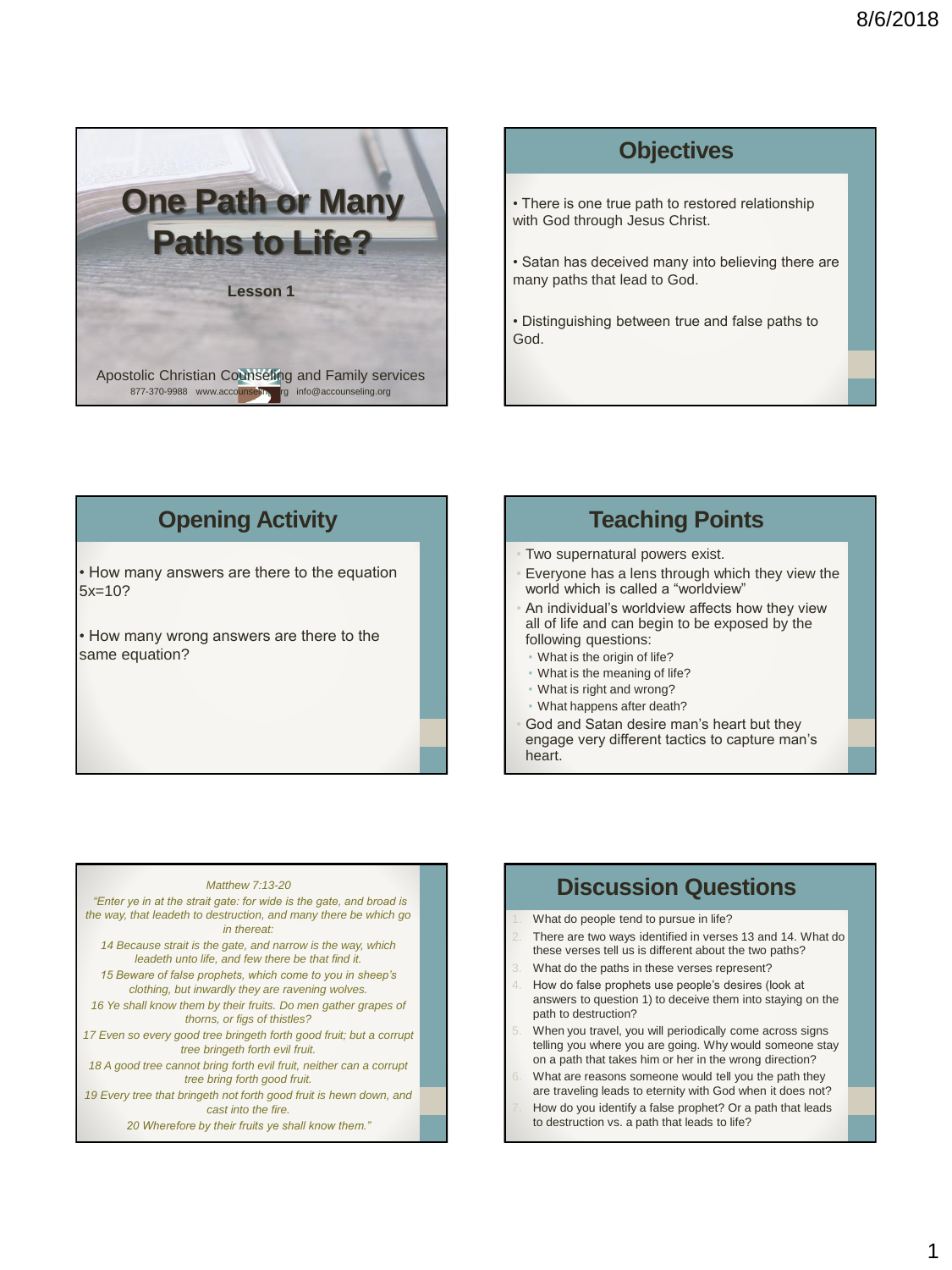## **Call to Salvation**

- The Bible is clear: this is only one way to God.
- Satan wants to deceive and distract us from this truth.
- What are common messages from culture and "the flesh" which Satan desires to promote?
- 2. What false paths do you think Satan would use to deceive you and others who grow up in church?
- Where does "good fruit" and "evil fruit" come from? *Matthew 7:17-18*

#### **Treasure Hunt**

• Your goal is to find the treasure in less than 10 minutes using no more than 15 questions. • Once you think you know the location of the treasure, you can check the location. If you are correct, you can have the treasure. If you are incorrect, you can use the remaining time and question/s to continue looking.

You can also only check three locations during the course of the activity.



#### **Objectives**

#### Five Central Realities of the Gospel:

- Man is dead in sin.
- Christ as the Rescuer.
- Salvation through faith in Christ.
- 4. Faith producing fruit.
- Eternity with the Lord.

#### **Opening Activity**

- Material: rock, living bug, plant, dead bug
- How do you distinguish between what is dead and what is alive?

#### **Teaching Points**

- Humans are inherently evil because of "the Fall" in *Genesis 3.* The evil we see around us originates from within us.
- Man's problem is our broken relationship with God because of our sin. We enter the world wicked and needing rescued from our wickedness.
- God provides a path to be in right relationship with Him through His son, Jesus Christ. The Believer, one who has faith in Christ's work, is given Jesus Christ's righteousness and through His righteousness is reconciled to God.
- The converted person grows in their love for and desire to honor God.
- Christ brings life to the believer's heart so they then look forward to eternity in Heaven with God.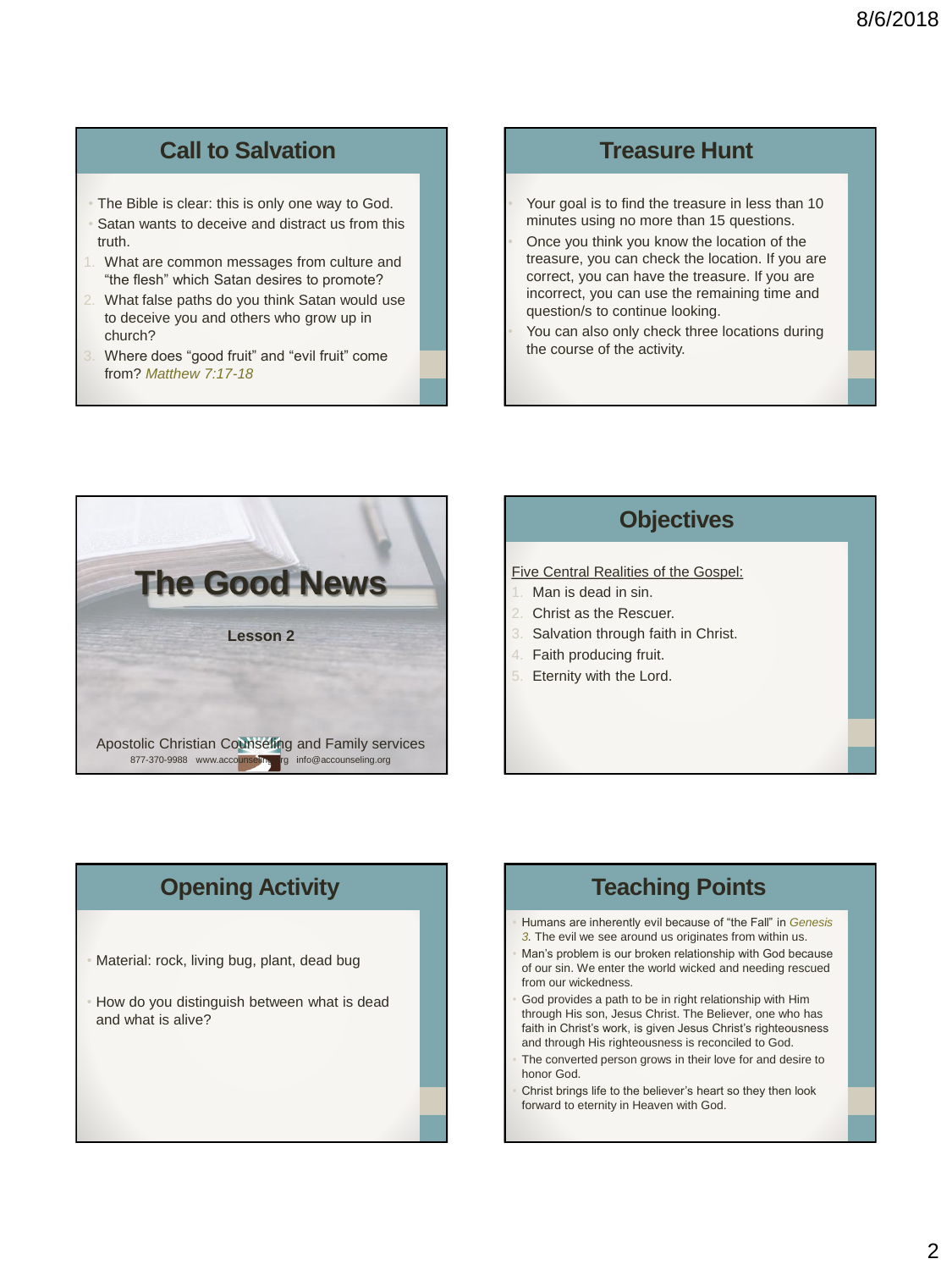*Ephesians 2:1-9 "And you hath he quickened, who were dead in trespasses and sins; 2 Wherein in time past ye walked according to the course of this*  world, according to the prince of the power of the air, the spirit that *now worketh in the children of disobedience: 3 Among whom also we all had our conversation in times past in the lusts of our flesh, fulfilling the desires of the flesh and of the mind; and were by nature the children of wrath, even as others. 4 But God, who is rich in mercy, for his great love wherewith he loved us, 5 Even when we were dead in sins, hath quickened us together with Christ, (by grace ye are saved;) 6 And hath raised us up together, and made us sit together in heavenly places in Christ Jesus: 7 That in the ages to come he might shew the exceeding riches of his grace in his kindness toward us through Christ Jesus. 8 For by grace are ye saved through faith; and that not of yourselves: it is the gift of God:* 

*9 Not of works, lest any man should boast."*

### **Discussion Questions**

- 1. How does *Ephesians 2:1-3* describe the unconverted person? What do you notice in your daily life that shows the reality of man's problem?
- What must happen for a soul to shift from death to life? *(Ephesians 2:4-9)*
- What is God's solution to man's problem?
- Describe what keeps man from seeking this solution.
- How would you summarize what these verses say about right and wrong?
- What is the significance of salvation coming through faith and not works?
- 8. What does this (answer to question 7) tell us about the Bible's teaching on where life originates?
- What do verses 6 and 7 tell us about life after death for the saved?

#### **Call to Salvation**

Christianity believes that sin separates man from God and this separation can only be removed through placing one's faith in the death and resurrection of Jesus Christ.

- Why was Jesus' sacrifice necessary?
- The Greek word translated to Gospel means "the good news" - why is the Gospel good news?





#### **Objectives**

- New Age Spirituality worldview What do they believe?
- The appeal of this belief system.
- Dangers of this belief system.
- Where this worldview collides with Christianity.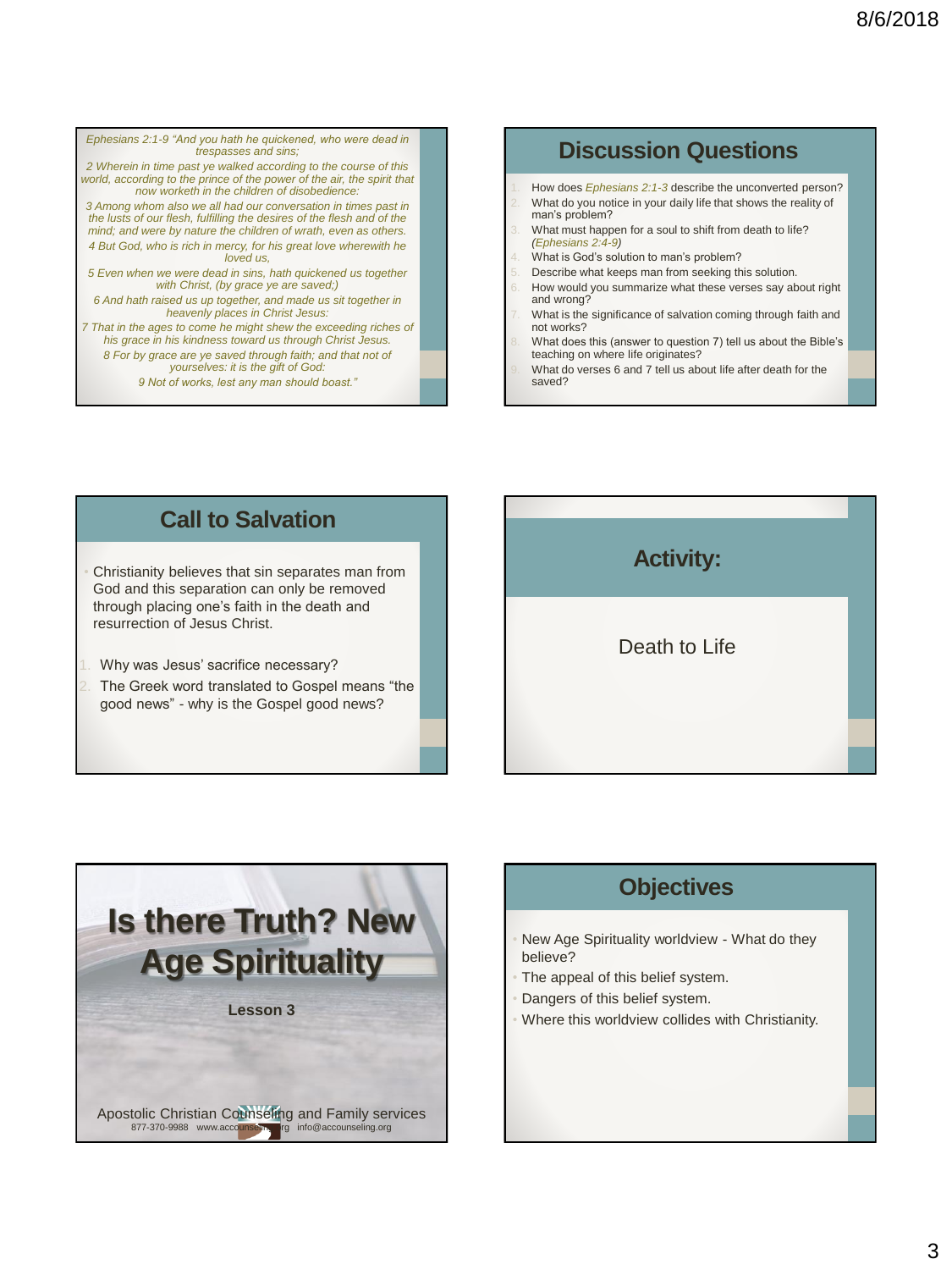# **Opening Activity**

- Ask two students to play a game. (for example: Connect Four or Hang Man)
- Then ask two students to play the same game but to ignore all the rules of the game.
- Question:
- Do rules constrict or provide freedom?

### **New Age Spirituality**

- Someone holding to this view would likely be open to the existence of spiritual forces, yet they would deny anything as having absolute authority.
- They would also deny absolute truth. They would see truth as relative and able to be defined by each individual.
- Some who ascribe to this view can appreciate the Bible's moral teachings on loving and serving others. However, they would not believe in the Bible as the inspired word of God.
- This worldview says the most important thing is to be true to one's self and show kindness to others.

*Matthew 22:37-40 "Jesus said unto him, Thou shalt love the Lord thy God with all thy heart, and with all thy soul, and with all thy mind. This is the first and great commandment. And the second is like unto it, Thou shalt love thy neighbour as thyself. On these two commandments hang all the law and the prophets."*

#### **Discussion Questions**

- What might someone who agrees with the New Age Spirituality worldview agree with from *Matthew 22:37-40?*
- In what ways does the New Age Spiritualty sound similar to Christianity?
- In what ways does this viewpoint sound appealing?
- 4. Would you see any dangers in this worldview?
- Could someone follow this type of belief system and believe they are a Christian? How so?
- 6. What might someone who agrees with the New Age Spirituality worldview disagree with or have a different interpretation of from *Matthew 22:37-40?*

# **If Time Allows:**

• Read *Matthew 7* and circle what someone from a New Age Spirituality worldview would focus on. Then underline other parts of *Matthew 7* that someone from the New Age Spirituality perspective would likely disregard.

• What do you notice from this exercise?

## **Call to Salvation**

- Christianity teaches: You are in need of being reconciled to God through placing your faith in Jesus Christ. Faith in Christ's sacrifice on the cross brings salvation and then you are able to love and serve others. Read the verses in *Matthew 22:37-40* and have students focus on the order: first love God and then love others.
- New Age Spirituality teaches: First, you are a good person and then second, go love other people. New Age Spiritualty removes the need for God or salvation and just tells the person to love others. Those who follow this worldview appear to be very nice, kind and loving people. They may do many nice things but they do not know or follow the one true God, which means they are still dead in their sin even though they do nice things.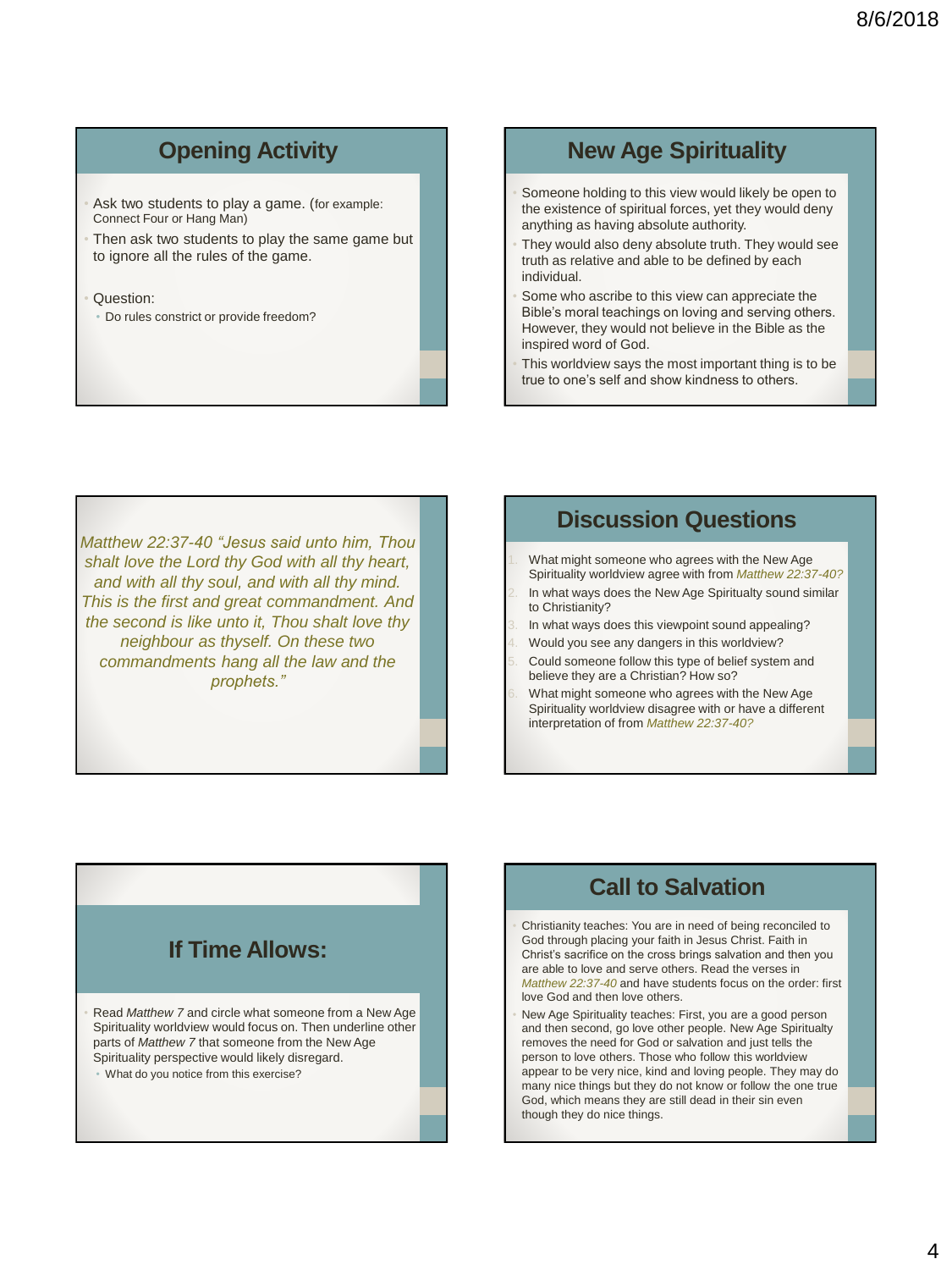## **Chief of Police Fired**

Have you ridden in a car recently? Why do so many people use vehicles as a way of transportation?



#### **Objectives**

Islam, Judaism, and Christianity all believe there is one true God. However, these religions are vastly different from one another and each of these three religions worship a different God.

- Basic understanding of Islam and Judaism.
- Where these worldviews collide with Christianity.

### **Opening Activity**

Ask for three volunteers. One is by himself while the other two are together. Pretend that no one and nothing else exists (imagine before Creation). Person one exists all by themselves and the other two exist together by themselves.

- Ask person 1 to say something. In our pretend world, did anything or anyone hear person 1 say anything? What purpose does speaking have for person 1?
- Ask person 2 to speak and person 3 to reply. Does speaking make sense for this pair (person 2 and person 3)?

#### **Islam**

Muslims believe Allah:

• Is a merciful God who created the universe and everything in it. • Forgave Adam and Eve for their transgressions in the Garden of Eden and there were no lasting impacts of their sin. They do not believe they became spiritually dead nor that this deadness was transferred to future generations. As a result, there is no concept of original sin in Islam.

Muslims believe Man:

- Is morally neutral at birth and can choose either to do good or evil.
- If someone chooses to do more good than evil, they will go to heaven. If they do more evil than good, they will go to hell.

|                                                                                                                                                                | <b>Christians Believe</b>                                                                          | <b>Muslims Believe</b>                                                                        |  |
|----------------------------------------------------------------------------------------------------------------------------------------------------------------|----------------------------------------------------------------------------------------------------|-----------------------------------------------------------------------------------------------|--|
| Man's Position Before God                                                                                                                                      | Man is born spiritually dead and needs<br>to be brought to spiritual life.                         | Man is born spiritually neutral and can<br>choose to do good apart from God's<br>intervention |  |
| God's Posture Toward Man                                                                                                                                       | God desires an intimate relationship<br>with man                                                   | God is distant and unknowable for<br>man. He does not care about man.                         |  |
| Salvation                                                                                                                                                      | Through faith in Jesus Christ's work on<br>the cross                                               | Through doing more good works than<br>bad works. ("being good enough")                        |  |
| God                                                                                                                                                            | Belief in one God who is distinct in<br>three persons (Trinity): The Father, Son<br>and Holy Ghost | God is one in essence and person.                                                             |  |
| <b>Scripture</b>                                                                                                                                               | <b>Holy Bible</b>                                                                                  | Quran                                                                                         |  |
| auzel.                                                                                                                                                         | He is God. The Messiah who took on<br>flesh and overcame sin and death                             | A prophet.                                                                                    |  |
| Muhammad is the central human figure of Islam. Muslims consider him to be the                                                                                  |                                                                                                    |                                                                                               |  |
| Prophet who exposed the truth about who God is and how to be His follower.<br>The Quran contains Islam's teachings and beliefs. Much like the Holy Bible is to |                                                                                                    |                                                                                               |  |
| the Christian, the Quran is to the Muslim.<br>Comparison Chart: Christianity, Islam http://www.walkthru.org/wr                                                 |                                                                                                    |                                                                                               |  |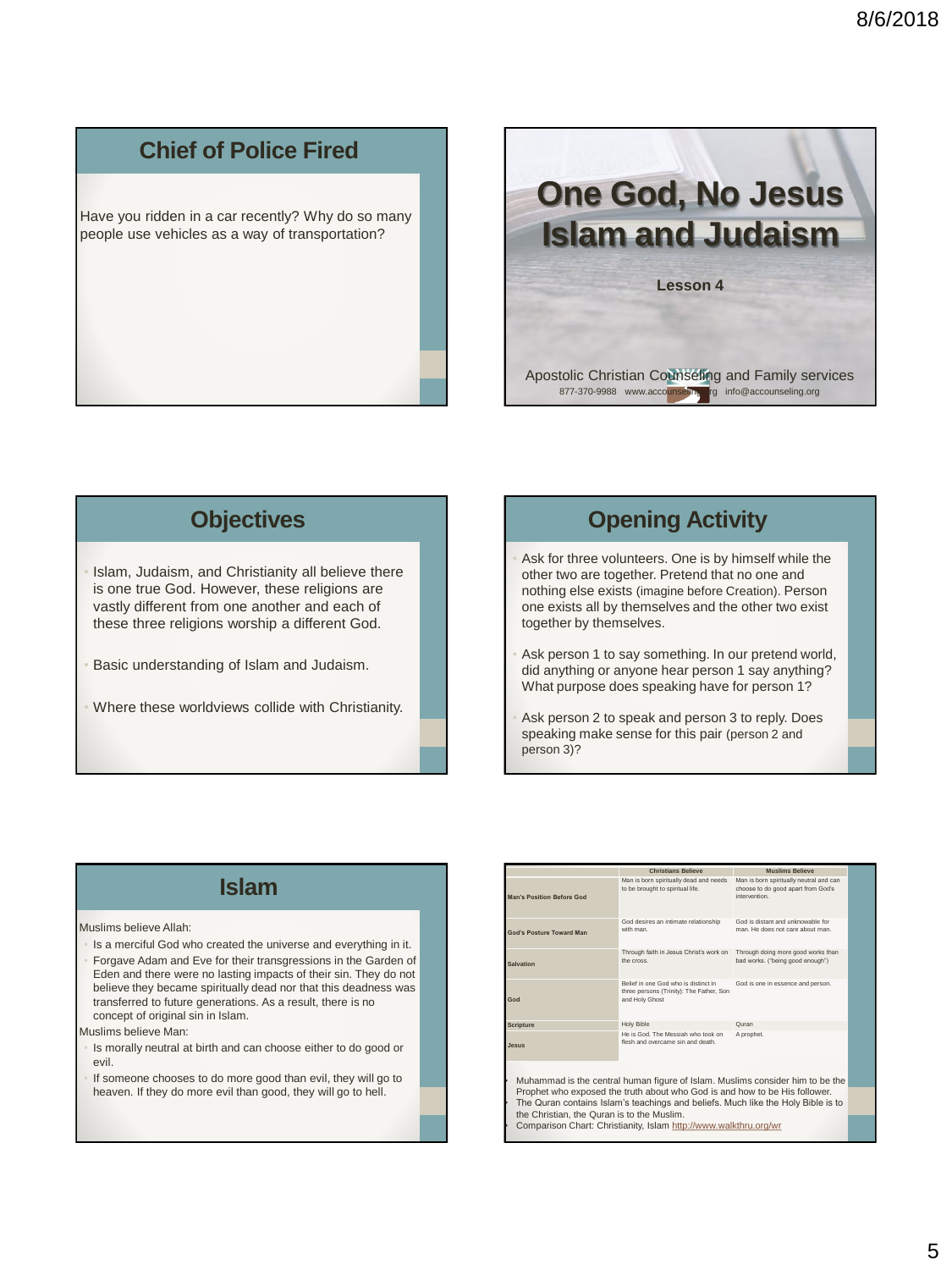## **Judaism**

- Their Bible called the Hebrew Bible or the Tanakh is very similar to the Old Testament portion of the Christian Bible. They also have what is call The Talmud: this is Jewish rabbis' interpretations of how to live out the teachings from the Old Testament.
- Jews are waiting for the Messiah and do not believe Jesus was the promised Messiah. Jews believe the Messiah will be a political leader who will come with strong military power.
- Judaism is not as focused as other religions on trying to convert others to their view. Jews hold themselves to high standards regarding following the laws of the Torah - first five books of the Bible.

#### *John 14:6-14*

*"Jesus saith unto him, I am the way, the truth, and the life: no man cometh unto the Father, but by me. If ye had known me, ye should have known my Father also: and from henceforth ye know him, and have seen him. Philip saith unto him, Lord, shew us the Father, and it sufficeth us. Jesus saith unto him, Have I been so long time with you, and yet hast thou not known me, Philip? he that hath seen me hath seen the Father; and how sayest thou then, Shew us the Father? Believest thou not that I am in the Father, and the Father in me? the words that I speak unto you I speak not of myself: but the Father that dwelleth in me, he doeth the works. Believe me that I am in the Father, and the Father in me: or else believe me for the very works' sake. Verily, verily, I say unto you, He that believeth on me, the works that I do shall he do also; and greater works than these shall he do; because I go unto my Father. And whatsoever ye shall ask in my name, that will I do, that the Father may be glorified in the Son. If ye shall ask any thing in my name, I will do it."*

#### **Discussion Questions**

- How would you respond to someone who says Christianity, Islam, and Judaism are the same?
- 2. Circle Jesus' claims about himself in *John 14:6-14*. How would these claims collide with the beliefs of Islam and Judaism?
- 3. According to *John 14:6-14* how would you describe the relationship between Jesus and The Father?
- If you were talking with someone of the Islam or Judaism faith would you focus on helping him or her live a Godly life or know Jesus? Why?
- As we interact with individuals of differing beliefs, we often find out they live honorably. How would you help someone understand their need for a Savior when they may not realize they need a Savior?

#### **Call to Salvation**

In Islam, there is no need for salvation. They believe you get what you deserve based on how you live. In Judaism, salvation is needed but is coming from a future messiah. They would primarily see salvation occurring through following the law and trusting in the future messiah. Christianity differs from both Islam and Judaism in believing salvation is needed and is found through trusting in Jesus Christ's work on the cross. Faith is central in all three of these religions but where each places their faith is vastly different. In Islam, faith is placed in an individual's actions. In Judaism, faith is placed in a future Messiah. In Christianity, faith is placed in the completed work of Jesus Christ.

## **Which Goes Where?**

This activity will focus on reviewing differing beliefs between Islam, Judaism, and Christianity. Divide class into two teams and put away the material from the lesson so they cannot use it to answer questions.

Each correct answer = 2pts.

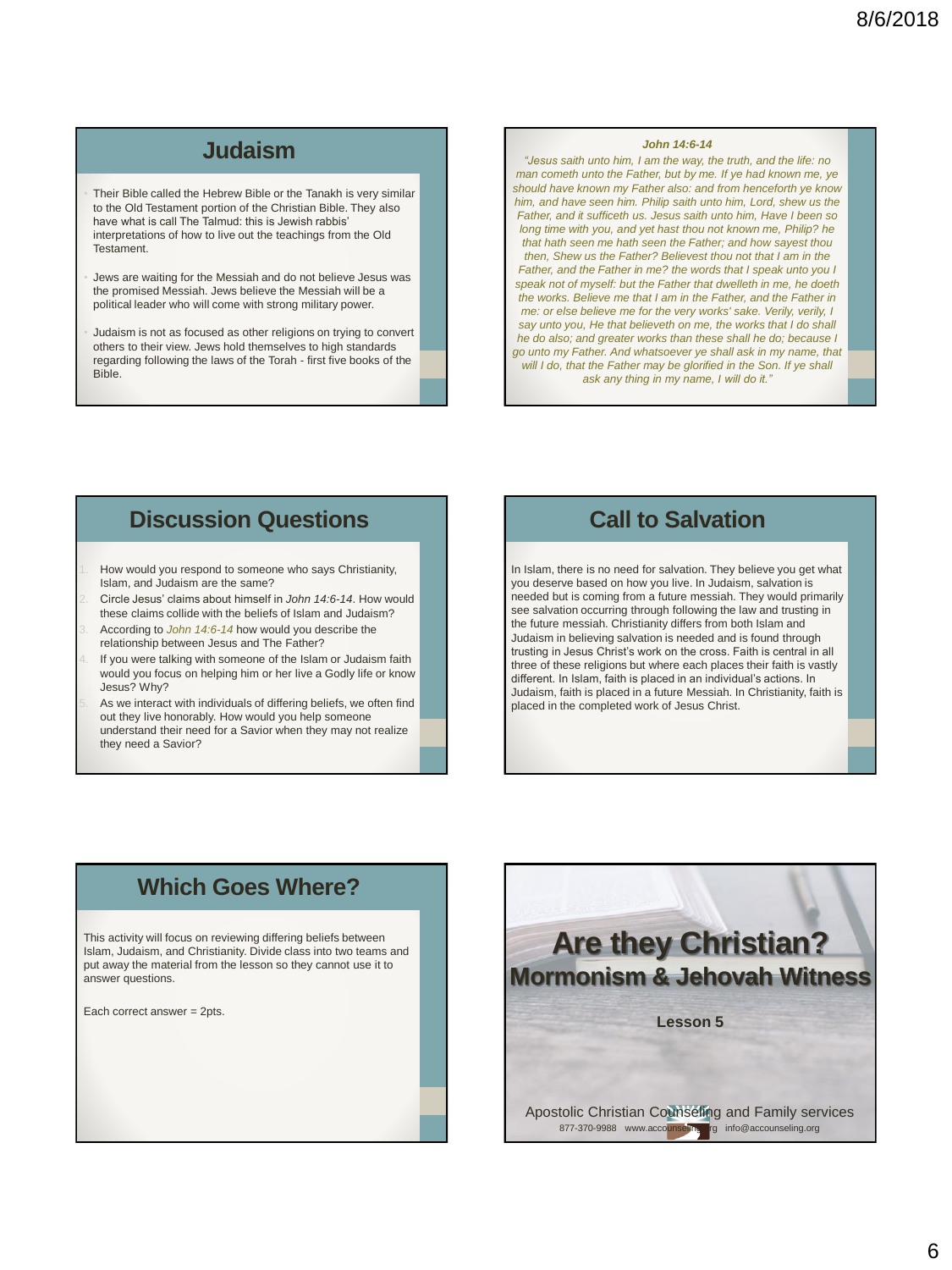# **Objectives**

- Mormonism and Jehovah Witness worldview (What do they believe?)
- The appeal of this belief system.
- Dangers of this belief system.
- Where this worldview collides with Christianity.

### **Opening Activity**

- Material: A real \$20 and a fake \$20.
	- Which of these existed first?
	- Which one ultimately will be used?

#### **Mormonism: Church of Jesus Christ Latter-day Saints**

- Joseph Smith founded the Mormon Church in 1830 in Palmyra, New York.
- Joseph Smith claimed he received direct revelation from Jesus Christ who told him all churches were deceived and then shared the "true gospel" with him.
- While many Mormons claim they are Christians, Joseph Smith claimed that what he was told by God and Jesus is that all Christian churches were wrong, their creeds where an abomination, and their beliefs corrupt.

|                           | <b>Christians Believe</b>                                                                          | <b>Mormons Believe</b>                                                                                                                                         |
|---------------------------|----------------------------------------------------------------------------------------------------|----------------------------------------------------------------------------------------------------------------------------------------------------------------|
| Man's Position Before God | Man is born spiritually dead and<br>needs to be brought to spiritual life.                         | Man is inherently good and living<br>correctly can lead to man becoming a<br>god in the afterlife.                                                             |
| Salvation                 | Through faith in Jesus Christ's work<br>on the cross.                                              | Through combination of faith, good<br>works. Mormon baptism and laving<br>on of hands                                                                          |
| God                       | Belief in one God who is distinct in<br>three persons (Trinity): The Father,<br>Son and Holy Ghost | Belief in multiple gods but one<br>ultimate God "Heavenly Father", who<br>was a man but became God through<br>obedience. (Deny the doctrine of The<br>Trinity) |
| <b>Scripture</b>          | Holy Bible                                                                                         | Book of Mormon, Doctrine and<br>Covenants, Pearl of Great Price.<br>King James Bible: as far as it was<br>correctly translated                                 |
| Jesus                     | He is God The Messiah who took on<br>flesh and overcame sin and death                              | A spirit baby of "Heavenly Father"<br>and Mary. A God but a lesser God<br>than "Heavenly Father".                                                              |

#### **Jehovah Witness: Watchtower Bible and Tract Society**

- While they identify themselves as a Christian church, they deny several core Christian doctrines and affirm several doctrines, which are outside of orthodox Christianity.
- While there are many differences between Christianity and JW, the difference of how they see God and Jesus is the core difference which is of utmost importance.
- JW believe only 144,000 people will be allowed into heaven. These are referred to as the "anointed" and the 144,000 have all been accounted for by 1935, meaning no one born after 1935 will be allowed into heaven. However, they believe other good people will live on earth in its original created state (prior to the fall in *Genesis 3*).
- Some would say JW believe salvation is earned through good works. They do not believe in hell or that eternal punishment for sin exists. Those who die in their sin will just cease to exist.

|                  | <b>Christians Believe</b>                                                                          | <b>Jehovah Witnesses Believe</b>                                                                                                                                                                      |
|------------------|----------------------------------------------------------------------------------------------------|-------------------------------------------------------------------------------------------------------------------------------------------------------------------------------------------------------|
| God              | Belief in one God who is distinct in<br>three persons (Trinity): The Father,<br>Son and Holy Ghost | Belief in multiple gods but one<br>ultimate God "Jehovah". (Deny the<br>doctrine of The Trinity)                                                                                                      |
| <b>Scripture</b> | Holy Bible                                                                                         | New World Translation (NWT) version<br>of the Bible. They published this in<br>1961. Several passages they<br>translated differently than other Bible<br>translations to fit their doctrine           |
| Jesus            | He is God. The Messiah who took on<br>flesh and overcame sin and death                             | Jesus is a God but a lesser God who<br>was created by the ultimate God. In<br>1954, they stopped worshipping Jesus<br>saving it was idolatrous to do so. They<br>see Him as the first creation of God |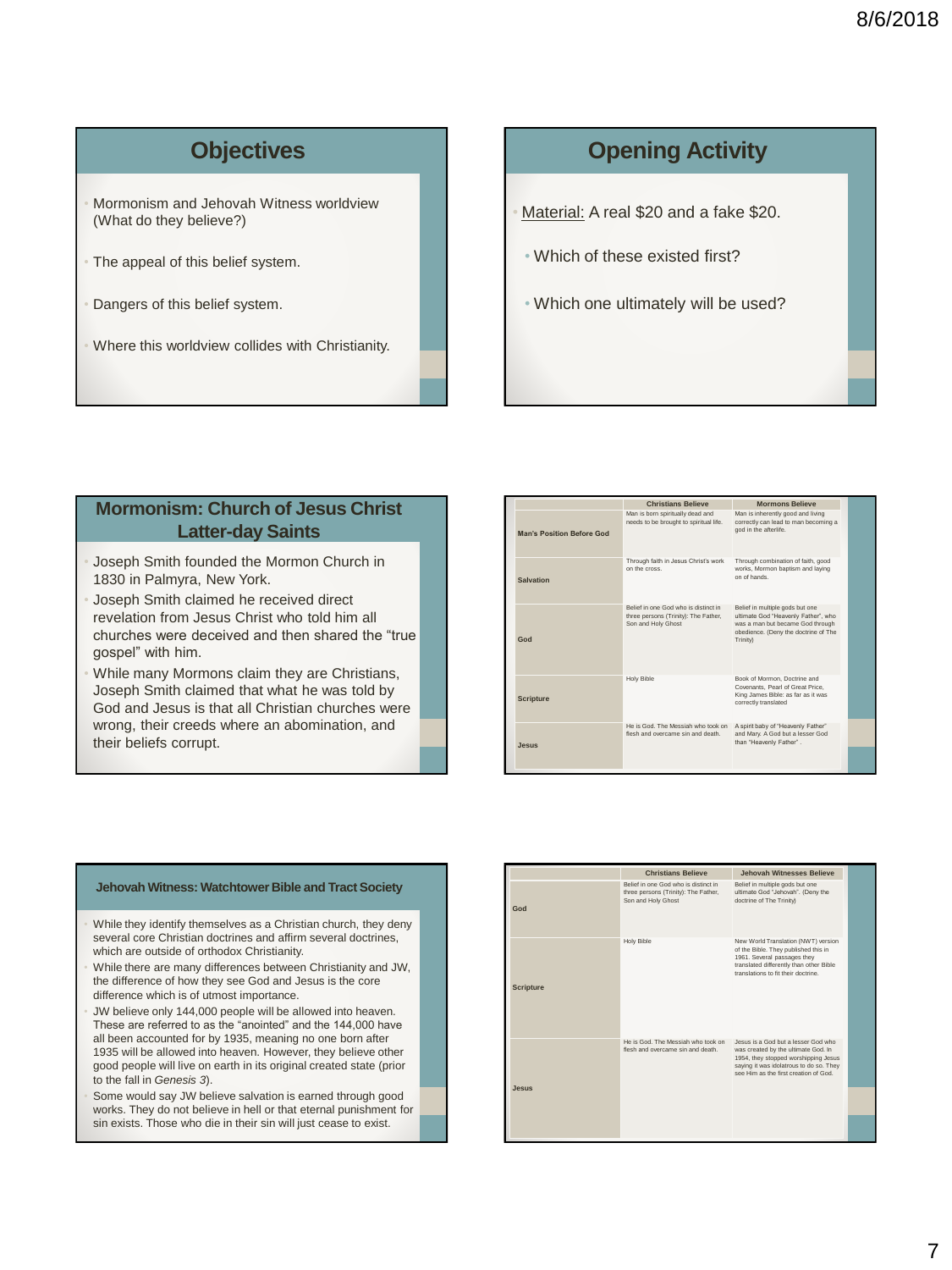#### *Isaiah 44:6-8*

*"Thus saith the Lord the King of Israel, and his redeemer the Lord of hosts; I am the first, and I am the last; and beside me there is no God. 7 And who, as I, shall call, and shall declare it, and set it in order for me, since I appointed the ancient people? and the things that are coming, and shall come, let them shew unto them. 8 Fear ye not, neither be afraid: have not I told thee from that time, and have declared it? ye are even my witnesses. Is there a God beside me? yea, there is no God; I know not any."*

#### **Discussion Questions**

- What does *Isaiah 44:6-8* teach us about God? How are these teachings similar or different from Mormonism and Jehovah Witnesses view of God?
- 2. How would you respond to someone who says Christianity and Mormonism are the same?
- 3. How would you respond to someone who says Christianity and Jehovah Witness are the same?
- 4. What are the differences in how Christians, Mormons, and Jehovah Witness' view Jesus?
- 5. If you were talking with a Mormon or Jehovah Witness, would you focus on helping them live a Godly life or know the God of the Bible? Why?
- 6. Often the New Testament draws on the Old Testament to teach and<br>bring into greater focus the truths in the Old Testament. Hebrews<br>f:10 is drawing from Psalms 102:25. Read Hebrews 1:6-12 and<br>Psalms 102:24-27. How might t
- 7. Read the chart comparing Christianity, Mormonism, and Jehovah<br>Witnesses beliefs. What differences stand out to you? World<br>Religions Chart <u><http://www.walkthru.org/wr></u>

#### **Call to Salvation**

Among other things, Mormons and Jehovah Witness' have very different views on hell from Christianity. Mormons believe only those who have walked away from Mormon church will go to hell while Jehovah Witnesses believe there is no hell. The Bible clearly teaches there to be two eternal destinations, Heaven and Hell. Heaven is the eternal dwelling place for all who place their faith is Jesus Christ. Through faith in Jesus Christ, His righteousness is given to the believer. Placing faith in Christ's work on the cross is the only hope for heaven.

#### **God and His Creation**

Class should divide into three groups:

- One group (3+ students) will act out what God would have been like prior to creation and how the Creation story would look according to biblical Christianity.
- The second group (1-3 students) will observe and point out where those from the Mormon faith would disagree with the Christian story line.
- The third group (1-3 students) will observe and point out where those from the Jehovah Witness faith would disagree with the Christian story line.



#### **Objectives**

- Hinduism and Buddhism worldviews (What do they believe?)
- The appeal of this belief system.
- Dangers of this belief system.
- Where this worldview collides with Christianity.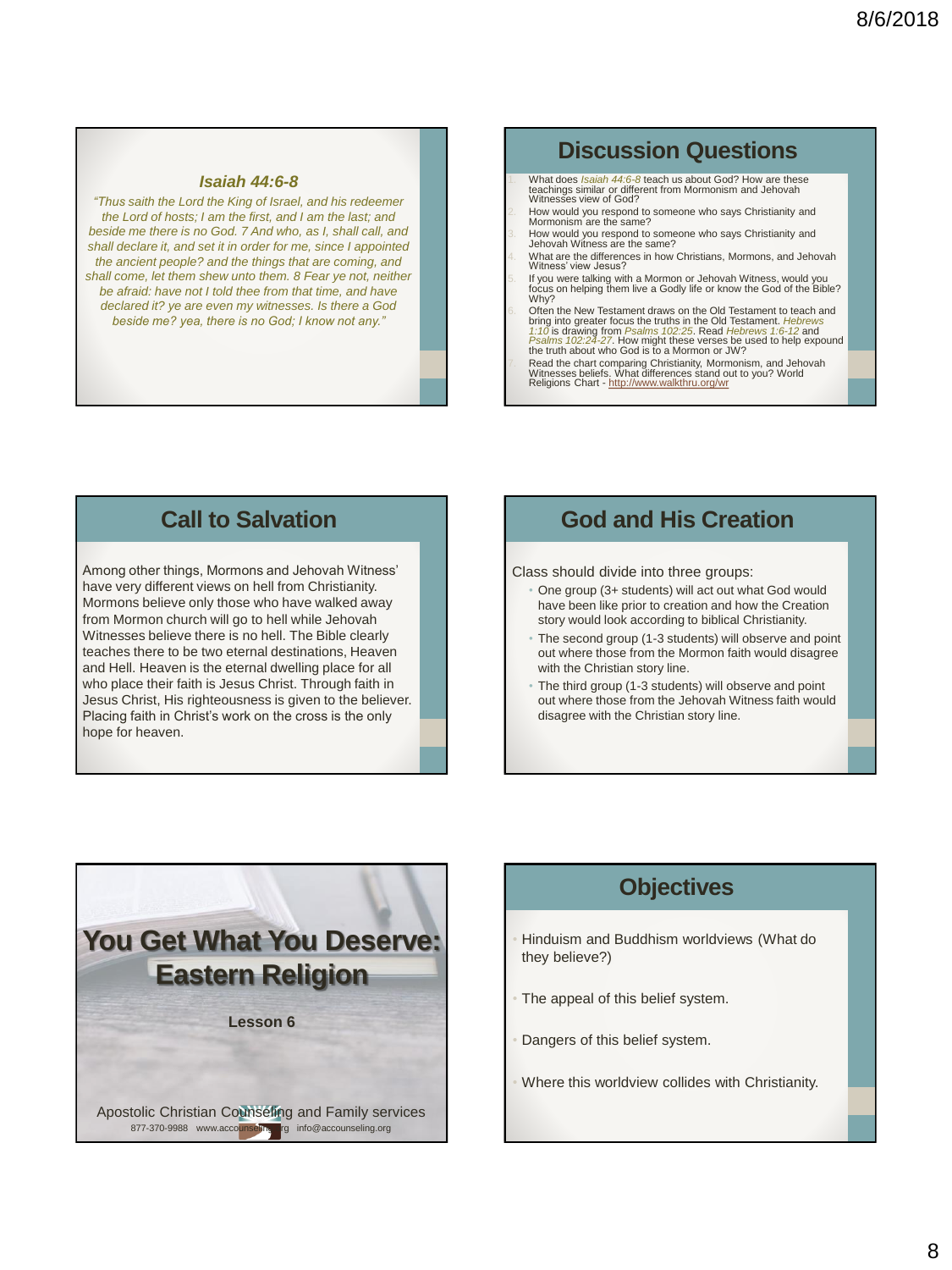## **Opening Discussion**

• What would it take for a rotten tomato to become edible?

## **Hinduism**

- Hinduism does not have central doctrines or creeds to which all followers agree on. For this reason, Hinduism is considered the least dogmatic of the major world religions.
- They believe truth is eternal and there are many ways to truth. They believe in many gods but one ultimate god called Brahman who created everything and is in everything.
- All gods can be worshiped and there is no right way to worship these gods.
- In Hinduism, humans are believed to be immortal and going through endless cycles of reincarnation.
- The goal of life in Hinduism is to break out of the endless cycle of reincarnation. Part of life is discovering this way of truth and how to live according to it.

#### **Hinduism Worldview**

- Origin of Life: There is no beginning but rather many beginnings.
- Life Mission: Live according to your dharma. Dharma is each person's right religious and moral law.
- Right and wrong are outlined and defined in sacred scriptures, which focus on living morally and religious devotion, but there is no one right way to live.
- After death, you are reincarnated. As you live rightly, you are progressively reincarnated into higher levels of the caste system. As you progress, you will ultimately break free of the cycle of reincarnation and become one with Brahman.

#### **Buddhism**

Siddhartha Gautama is the founder of Buddhism. He grew up in a royal family and was sheltered from the outside world. One day he was able to leave the palace and for the first time came across the reality of suffering in the world. He was also intrigued by the happiness he saw in a poor beggar. Siddhartha Gautama was amazed of the beggar's happiness in spite of his circumstances. Through seeing life outside of the palace, he decided to leave his privileged life to seek understanding and spiritual enlightenment.

## **Buddhism cont.**

During this time of searching, he was meditating near the Ganges River where he learned what he called the "Four Noble Truths":

- All life is suffering.
- The cause of suffering is desire.
- Eliminating desire is the way to eliminating suffering.
- Desire can be eliminated by following the Eightfold Path.

## **Buddhism Worldview**

Origin of Life: No specific teaching on this.

- Life Mission: Eliminate suffering, gain enlightenment & follow the Eightfold Path:
- Eighted Path:
	- 1. Right Understanding
	- 2. Right Thought
	- 3. Right Speech
	- 4. Right Action 5. Right Livelihood
	- 6. Right Effort
	- 7. Right Mindfulness (concentration)
	- 8. Right Meditation
- Right and wrong: Knowledge of right and wrong comes through selfawareness and self-understanding. (Generally: avoid killing or harming living beings, avoid stealing, avoid sexual misconduct, avoid

lying, avoid alcohol and intoxicating drugs) 4. After death: Belief in the cycle of death and rebirth. Through right living "nirvana" can eventually be reached. Most Buddhists believe that when "nirvana" is reached, the individual dies and is not reborn.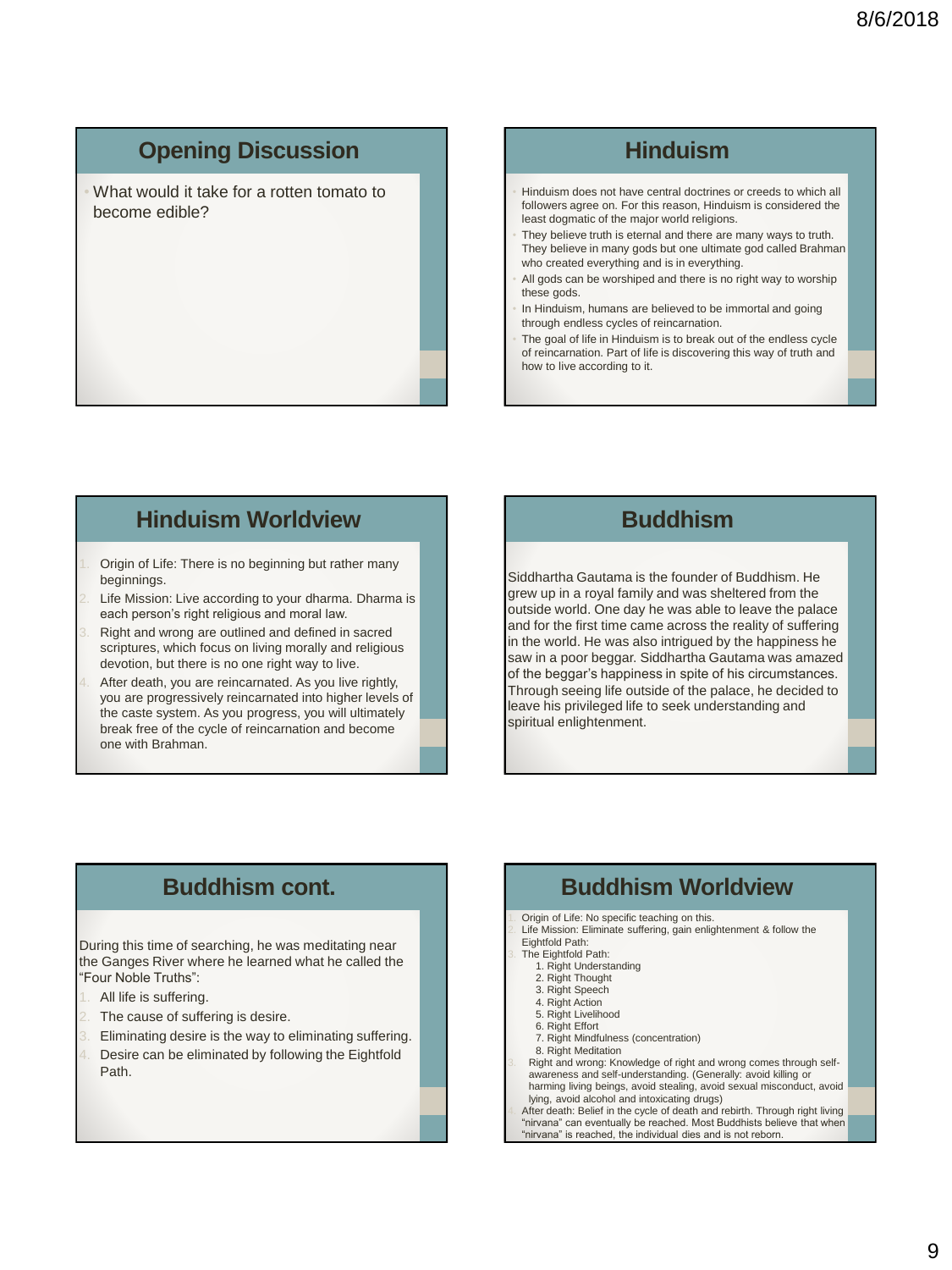#### *Romans 3:9-18*

*"What then? are we better than they? No, in no wise: for we have before proved both Jews and Gentiles, that they are all under sin; 10 As it is written, There is none righteous, no, not one: 11 There is none that understandeth, there is none that seeketh after God.* 

*12 They are all gone out of the way, they are together become unprofitable; there is none that doeth good, no, not one.* 

*13 Their throat is an open sepulchre; with their tongues they have used deceit; the poison of asps is under their lips: 14 Whose mouth is full of cursing and bitterness: 15 Their feet are swift to shed blood: 16 Destruction and misery are in their ways:* 

*17 And the way of peace have they not known:* 

*18 There is no fear of God before their eyes."*

#### **Discussion Questions**

- 1. What does *Romans 3:9-18* teach us about man? How are these teachings similar or different from Hinduism and Buddhism's view of man?
- 2. How would you respond to the following objection of *Romans 3:9-18*?

"*Romans 3:9-1*8 seems to be saying no one does anything good. I see many non-Christians who do good things. Therefore, what *Romans 3* is teaching must be inaccurate."

- What changes a person according to each of the following religions: Hinduism, Buddhism, and Christianity?
- If you were talking with a Hindu or Buddhist, would you focus on helping them live a Godly life or know the God of the Bible? Why?

Read the chart comparing Christianity, Hinduism, and Buddhism beliefs. What differences stand out to you? *World Religions Chart -* <http://www.walkthru.org/wr>

#### **Call to Salvation**

According to the Bible, we are spiritually dead and unable to generate anything good of ourselves. We need the work of Christ on the cross to transform us, giving us a new heart and bringing spiritual life. Through faith in Christ, we are rescued from ourselves and able to live a life that is honoring to God because He sees us as being covered by the righteousness of Jesus Christ.

#### **Which leader sounds more appealing to follow?**

1 I will bring you life, joy, peace and happiness. I am everywhere and in everything. You can worship me however you wish and I will accept you and help you ase how powerful you are. I have created you and put my goodness enjoy life without restricting you. I only want to help you find the path of life that best fits you so we can become one in the way that fits you best.

I know life is difficult and I am here to help free you from the pain and difficulties of this life. I don't have a specific path for you to follow. You<br>can live how you want. If you want to escape the pain and suffering of<br>this world then I will help you disconnect from the things of this world

3. You are sick and will die if you don't take action. Your sickness keeps us from being able to interact in the way I desire. I have a cure for your sickness but it will require sacrifice and pain to be healed. Healing wi



## **Objectives**

- Review key differences of world religions compared to Christianity.
- Highlight key Christian beliefs.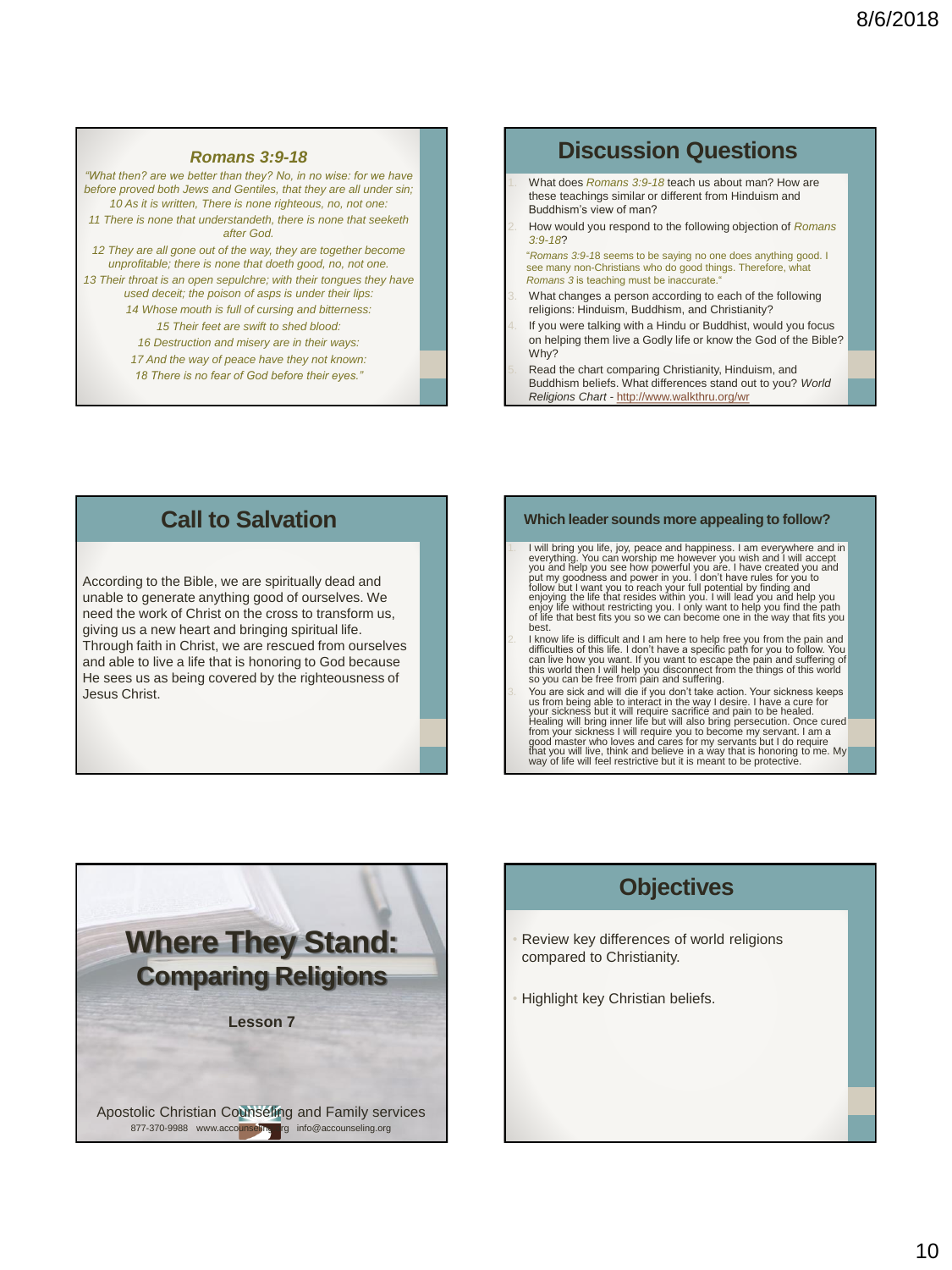## **Opening Discussion**

• How would you get to know someone you have never met in person?

#### **Christianity and Other World Religions**

There are three main areas where other world religions disagree with Christianity. Some world religions disagree with Christianity on all three points while others disagree with Christianity on only one of the three points below.

- There is One God.
- 2. Trinity: God the Father, God the Son and God the Holy Spirit.
- Jesus as Equal with God and Eternally Existing (not created).
- Which religions would agree with Christianity that there is one God?
- Which religions would agree with Christianity that there is: God the Father, God the Son and God the Holy Spirit?
- Which religions would agree with Christianity that Jesus (and the Holy Spirit) are co-equal, co-eternal with God the Father?

#### *Philippians 2:5-11*

*"Let this mind be in you, which was also in Christ Jesus: 6 Who, being in the form of God, thought it not robbery to be equal with God:* 

*7 But made himself of no reputation, and took upon him the form of a servant, and was made in the likeness of men:* 

*8 And being found in fashion as a man, he humbled himself, and became obedient unto death, even the death of the cross.* 

*9 Wherefore God also hath highly exalted him, and given him a name which is above every name:* 

*10 That at the name of Jesus every knee should bow, of things in heaven, and things in earth, and things under the earth;* 

*11 And that every tongue should confess that Jesus Christ is Lord, to the glory of God the Father."*

#### **Discussion Questions**

- Who is evalted in these verses?
- 2. What do these verses tell the reader to do?
- Why is it so important to understand who Jesus is?
- What is one word or short phrase each world religion covered in these lessons might use to describe Jesus?
- Islam, Judaism, New Age Spirituality, Mormonism, Jehovah Witness, Hinduism, Buddhism, Christianity
- 5. What do these verses tell us about Jesus?
- How do these verses either align or go against what other world religions believe about Jesus?

#### **Call to Salvation**

In the Gospel according to *Matthew 16:13-15* Jesus asks His disciples two questions: "*Whom do men say that I, the Son of man, am?"* and *"But whom say ye that I am?"* This is the central question everyone will answer. We must first answer this question for ourselves and then humbly acknowledge that if we come to faith in Jesus, our faith has come about by God revealing it to us. *(Matthew 16:17)* This should humble us and lead us to patiently point others to Jesus Christ. He is the Great I Am, God incarnate who is co-equal, co-eternal with God the Father and has purchased eternal life through His willing sacrifice.

## **Activity**

Which religion does this describe?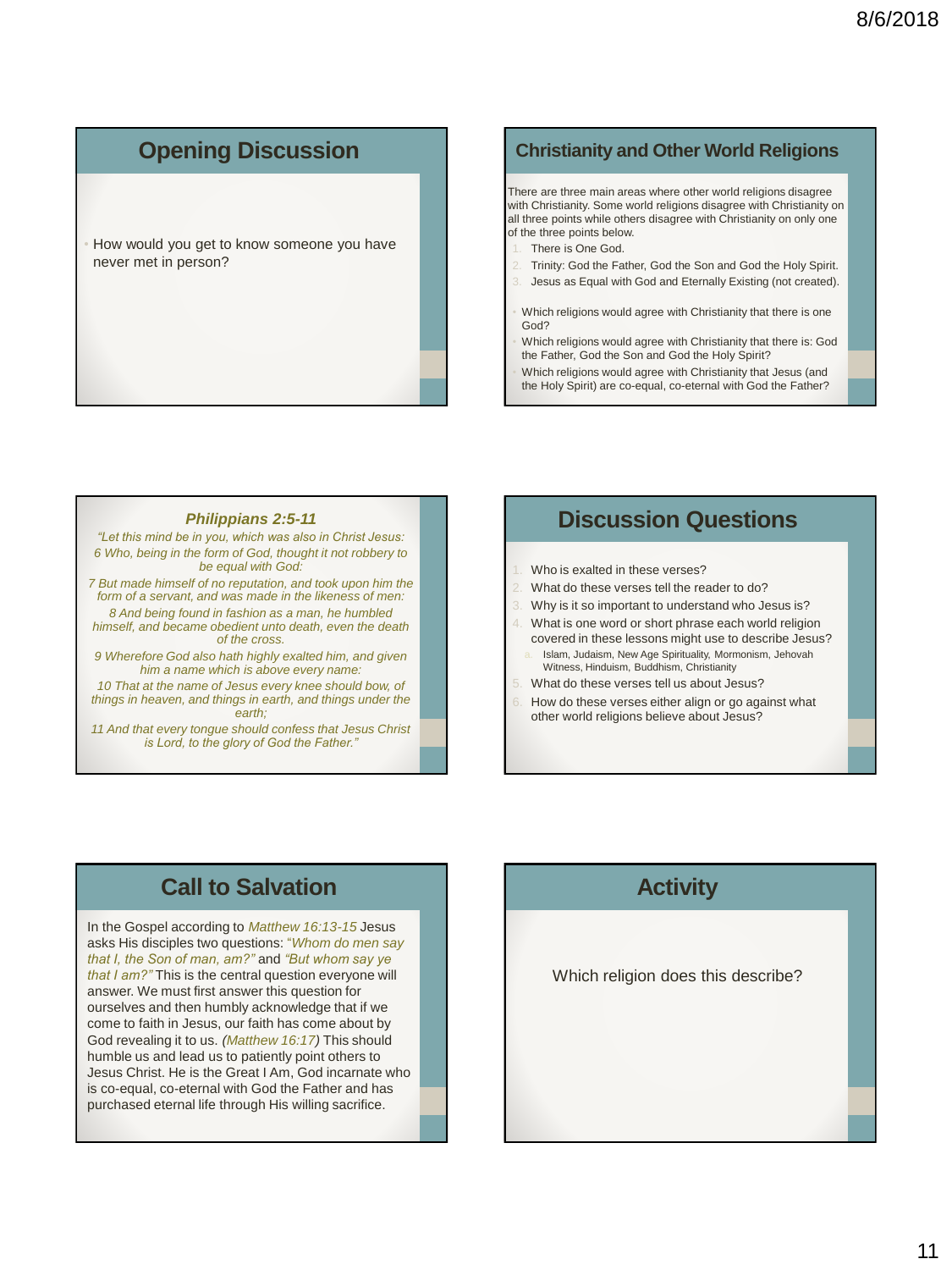

### **Objectives**

Help students consider what they believe about Jesus.

• Help students wrestle through the reality that there are many different worldviews.

#### **Opening Activity**

What are examples of questions where there is only one correct answer and questions where there are many different possible answers?

#### **God Created a Good World**

*"In the beginning God created the heaven and the earth." Genesis 1:1* God created a perfect world and gave man the position of having dominion over the earth and the other creatures God had created. *(Genesis 1:26)* God gave man the privilege to rule over His created world but they had to trust Him and live under His authority. In *Genesis 2:17* God tells man they are not to eat of the tree of *"the knowledge of good and evil".*  This is the only restriction we see God placing on Adam and Eve in the Garden of Eden.

#### **Man Rules With God**

At this point in the biblical account, creation and life in God's created world is perfect. Man is given the authority to rule the earth and its inhabitants. There is a perfect relationship between God and Man and there is no confusion about who is God and who is not. The world is not void of evil but its presence and impact is limited such that it is not even mentioned until *chap. 3 vs. 1* where this evil is called *"the serpent"*. We do not even realize the serpent is evil until we realize the serpent seems to be challenging God's message and heart toward Eve. To this point in the story, Eve fully trusts God and is willing to live within the structure God has created.

## **Man is Deceived**

Now, the serpent begins to challenge Eve's assumptions about God and suggests God is holding out on her. He wants Eve to doubt God and rebel against His authority by eating of the tree of *"the knowledge of good and evil"*. In doing so evil shifts from being present with minimal effect to becoming a powerful force able to corrupt man's heart, the created world, and man's relationship with God. Adam and Eve's rebellion against God changed the world and specifically changed man's relationship with God. Essentially, man decided to dissolve his relationship with God in hopes of finding a better deal.